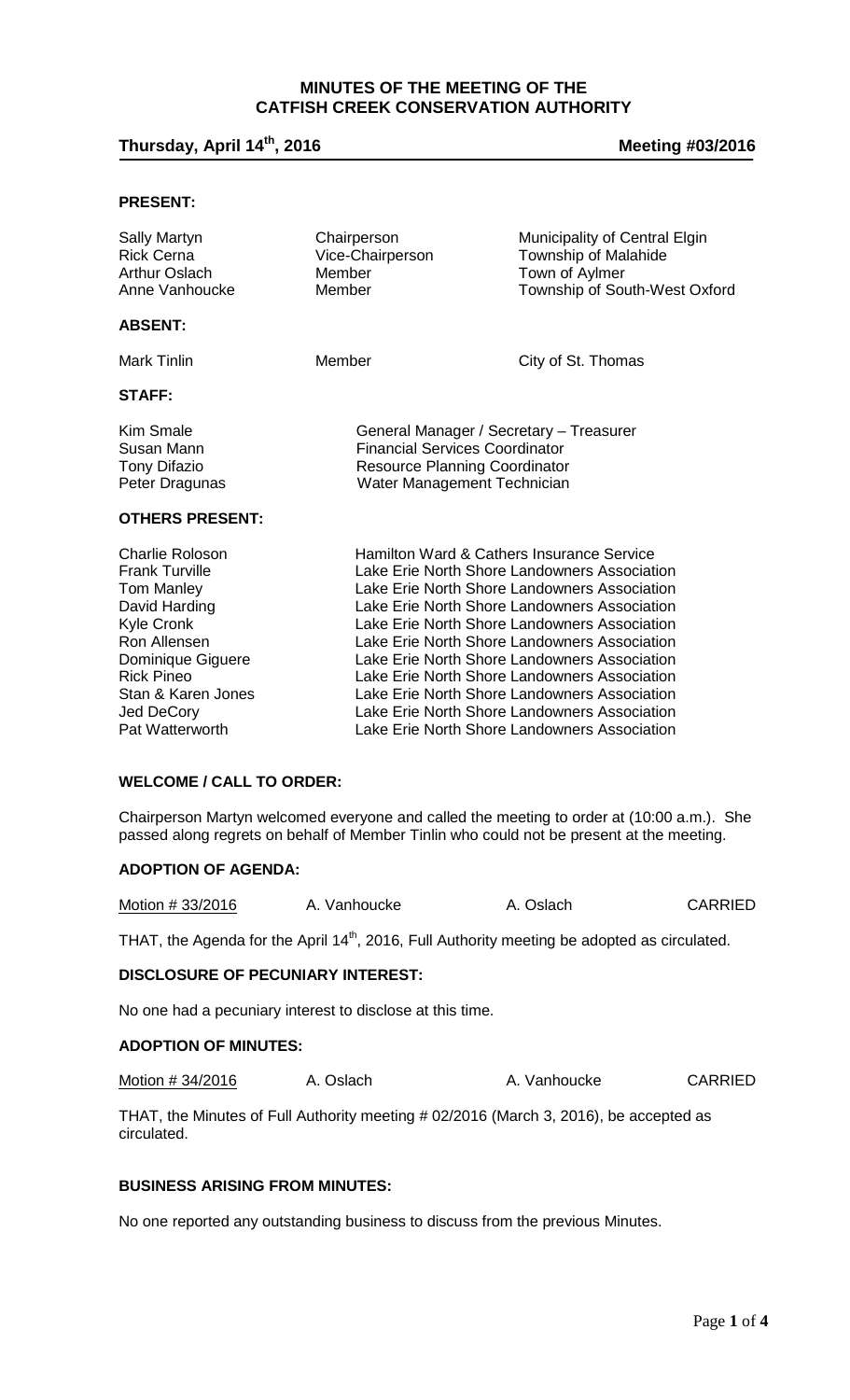# **PUBLIC / SPECIAL DELEGATIONS:**

#### a) Charlie Roloson – Hamilton Ward & Cathers Insurance Service:

Chairperson Martyn called upon Charlie Roloson to present the 2016 - 2017 General Insurance Program for the Catfish Creek Conservation Authority.

Mr. Roloson began his presentation by thanking the Board for the opportunity to attend the meeting to highlight and explain some of the coverages contained in the Insurance Report prepared by the Frank Cowan Company. He mentioned that Jessica Jaremchuk, Regional Manager for the Frank Cowan Company had planned on attending the meeting but experienced some car problems on route. He noted that the level of coverages are virtually the same as those in the 2015 - 2016 Report. The proposed increase in the 2016 - 2017 premium (\$267.00) is attributed mainly to the property values being increased in order to reflect the current inflationary trends.

Authority Chairperson Martyn thanked Mr. Roloson for taking the time to attend the meeting and answering any questions regarding the General Insurance Program.

### **Mr. Roloson left the meeting at (10:10 a.m.).**

#### **REPORTS:**

Report FA 11/2016 – Monthly Staff Reports, was presented, discussed, and resolved.

| Motion # 35/2016 | A. Oslach | A. Vanhoucke | <b>CARRIED</b> |
|------------------|-----------|--------------|----------------|
|------------------|-----------|--------------|----------------|

THAT, Staff Reports for the month of March, 2016, be noted and filed.

Report FA 12/2016 – March Summary of Revenue and Expenditures, was presented, discussed, and resolved.

| <b>CARRIED</b><br>Motion # 36/2016<br>A. Oslach<br>A. Vanhoucke |
|-----------------------------------------------------------------|
|-----------------------------------------------------------------|

THAT, Report FA 12/2016, be noted and filed.

Report FA 13/2016 - Accounts Payable, was presented, discussed, and resolved..

| Motion # 37/2016 | R. Cerna | A. Oslach | <b>CARRIED</b> |
|------------------|----------|-----------|----------------|
|------------------|----------|-----------|----------------|

THAT, Accounts Payable totaling \$71,721.12, be approved for payment as presented in Report FA 13/2016.

Report FA 14/2016 – Monthly Plan Review, was presented, discussed, and resolved.

| Motion # 38/2016 | R. Cerna | A. Oslach | <b>CARRIED</b> |
|------------------|----------|-----------|----------------|
|------------------|----------|-----------|----------------|

THAT, the Full Authority approve the Monthly Plan Review Report for the month of March, 2016.

Report FA 15/2016 – Grant Funding Agreement, was presented, discussed and resolved.

| Motion # 39/2016<br>A. Oslach | A. Vanhoucke | <b>CARRIED</b> |
|-------------------------------|--------------|----------------|
|-------------------------------|--------------|----------------|

THAT, the Catfish Creek Conservation Authority enter into a Grant Funding Agreement with the Province of Ontario represented by the Minister of the Environment and Climate Change for the Great Lakes Guardian Community Fund.

Report FA 16/2016 – Conservation Authorities Act Review Update, was presented, discussed, and resolved.

Motion # 40/2016 A. Oslach A. Vanhoucke CARRIED

THAT, Report FA 16/2016, be received as information at this time.

Report FA 17/2016 – Conservation Ontario Council Meeting, was presented, discussed, and resolved.

| Motion #41/2016 | R. Cerna | A. Oslach | <b>CARRIED</b> |
|-----------------|----------|-----------|----------------|
|-----------------|----------|-----------|----------------|

THAT, the information outlined in Report FA 17/ 2016, be noted and filed.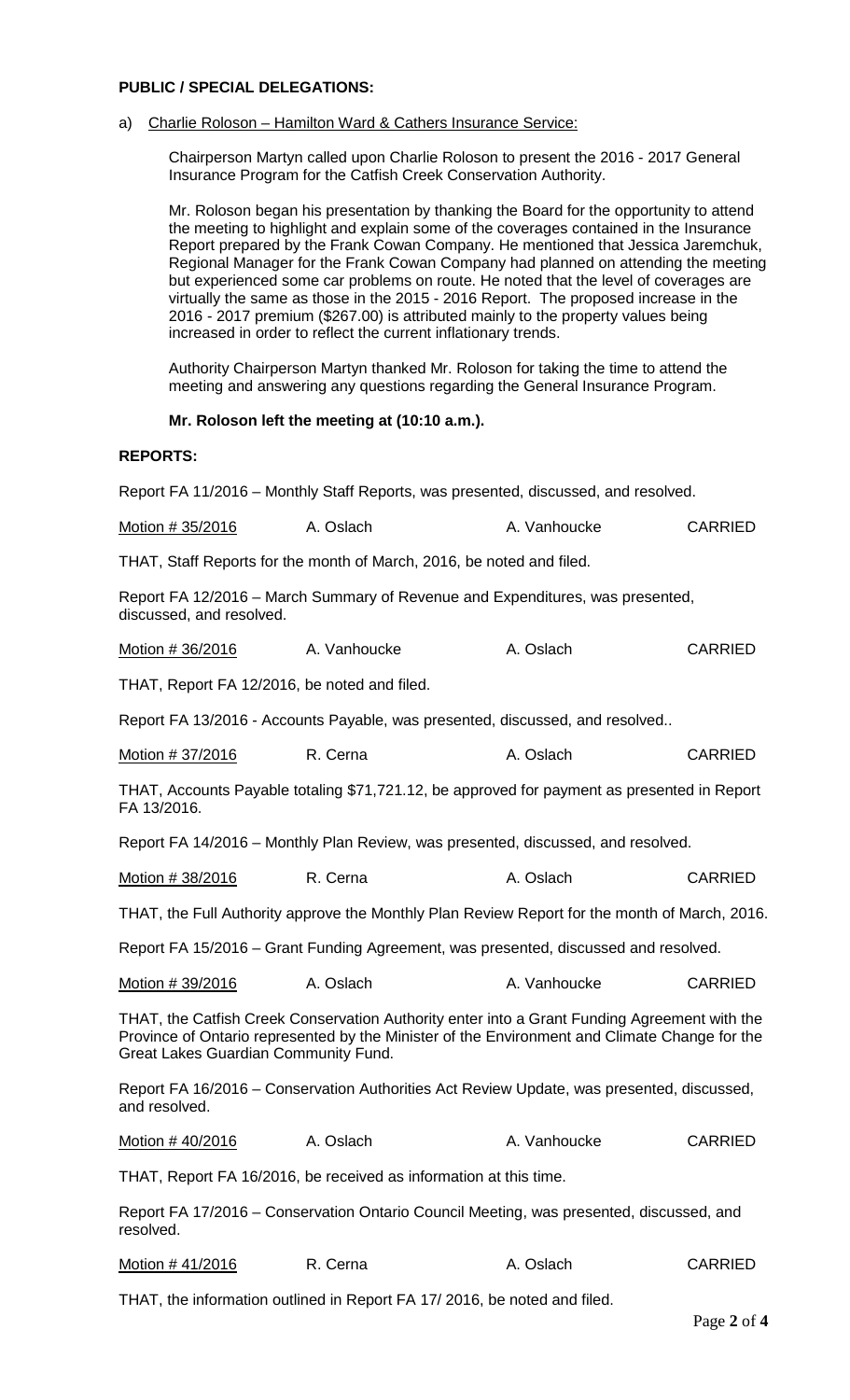Report FA 18/2016 – General Insurance Program, was presented, discussed, and resolved.

Motion # 42/2016 A. Vanhoucke R. Cerna CARRIED

THAT, the Catfish Creek Conservation Authority renew its 2016 - 2017 insurance coverage with Frank Cowan Company Limited through Hamilton Ward & Cathers Insurance Service at a total cost of \$37,472.00, plus applicable taxes.

Report FA 19/2016 – Equipment Tender, was presented, discussed, and resolved.

Motion # 43/2016 A. Vanhoucke R. Cerna CARRIED

THAT, the tender to supply and deliver a new commercial grade front mount four-wheel drive Kubota F2690 lawn tractor c/w a RCK 60R-F36 rear discharge mower deck be awarded to Vandenbrink Farm Equipment Inc. for a total price of \$22,035.00, with trade-in; and further,

That, the optional 48 month Powertrain Protection Plan be purchased for an additional \$750.00, plus HST.

Report FA 20/2016 – Vehicle Tender, was presented, discussed, and resolved.

Motion # 44/2016 R. Cerna A. Oslach CARRIED

THAT, the tender to supply and deliver a 2016 full size 4x2 pickup truck in accordance with the tender specifications be awarded to Elgin Chrysler for a total price of \$31,130.37, with trade-in.

## **GENERAL MANAGER / SECRETARY-TREASURER'S REPORT:**

#### a) Meeting With MPP Jeff Yurek:

The Chairs and General Managers from the Catfish Creek and Kettle Creek Conservation Authorities met with Jeff Yurek, MPP for Elgin-Middlesex-London on March 17<sup>th</sup>, 2016. A number of issues such as inadequate funding levels and the Conservation Authorities Act Review were discussed. The meeting with Mr. Yurek was scheduled instead of attending the Conservation Ontario Queen's Park Day held in Toronto on March 10<sup>th</sup>, 2016.

b) Retirement Open House:

The General Manager/Secretary-Treasurer attended an Open House for Dan Dale at the Aylmer Old Town Hall Theatre on March 30<sup>th</sup>,2016. Dan retired from the Town of Aylmer after 27 years as the Director of Planning and Municipal Services. He served on the CCCA Board of Directors for eight (8) years, four (4) as the Chairperson.

## **UNFINISHED BUSINESS:**

None

#### **CHAIRPERSON'S / BOARD MEMBER'S REPORT:**

Member Oslach mentioned that the Town of Aylmer will be planting a number of Butterfly Milkweed plants throughout their parks this spring as the Town's official wild flower.

#### **NOTICE OF MOTIONS / NEW BUSINESS:**

a) Seasonal Employment Interviews:

The Interview Committee decided on April  $22^{nd}$  and the  $26^{th}$  to conduct interviews for seasonal employment positions.